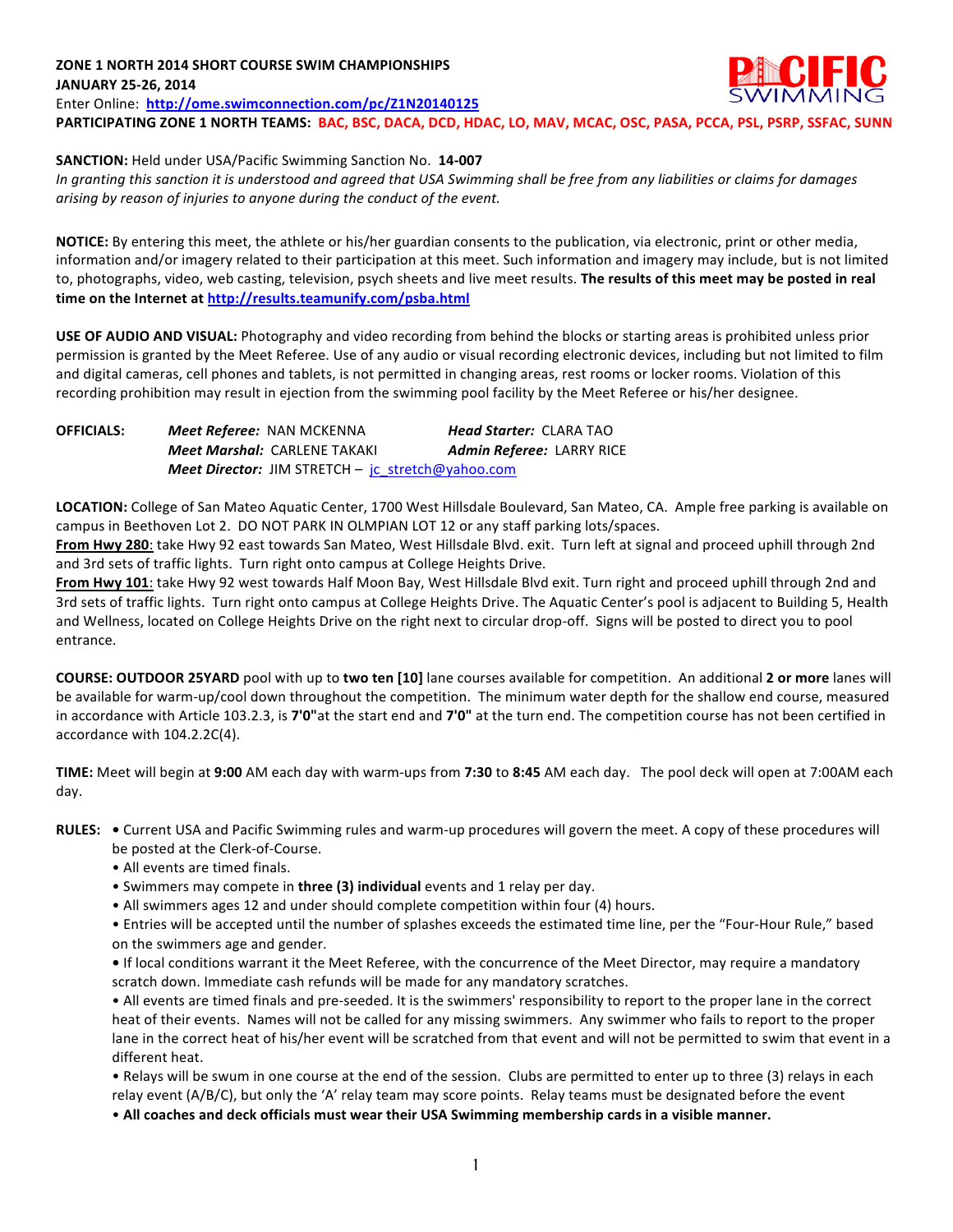**UNACCOMPANIED SWIMMERS:** Any USA-S athlete-member competing at the meet must be accompanied by a USA Swimming member-coach for the purposes of athlete supervision during warm-up, competition and warm-down. If a coach-member of the athlete's USA-S Club does not attend the meet to serve in said supervisory capacity, it is the responsibility of the swimmer or the swimmer's legal guardian to arrange for supervision by a USA-S member-coach. The Meet Director or Meet Referee may assist the swimmer in making arrangements for such supervision; however, it is recommended that such arrangements be made in advance of the meet by the athlete's USA-S Club Member-Coach.

RACING STARTS: Swimmers must be certified by a USA-S member-coach as being proficient in performing a racing start, or must start the race in the water. It is the responsibility of the swimmer or the swimmer's legal guardian to ensure compliance with this requirement.

RESTRICTIONS: . Smoking and the use of other tobacco products is prohibited on the pool deck, in the locker rooms, in spectator seating, or standing areas and in all areas used by swimmers, during the meet and during warm-up periods.

- Sale and use of alcoholic beverages is prohibited in all areas of the meet venue.
- No glass containers are allowed in the meet venue.
- No propane heater is permitted except for snack bar/meet operations.
- All shelters must be properly secured.
- Swim meet patrons should observe all signs posted and comply with facility staff requests

• Except where venue facilities require otherwise, changing into or out of swimsuits other than in locker rooms or other designated areas is not appropriate and is strongly discouraged.

**ELIGIBILITY:** • This meet is open only to members of Participating Zone 1 North teams who have achieved the 2014 Pacific Swimming "A" time standard in any course in each event entered.

• Swimmers must be current members of USA-S and enter their name and registration number on the meet entry card as they are shown on their Registration Card. If this is not done, it may be difficult to match the swimmer with the registration and times database. The meet host will check all swimmer registrations against the SWIMS database and if not found to be registered, the Meet Director shall accept the registration at the meet (a \$10 surcharge will be added to the regular registration fee). Duplicate registrations will be refunded by mail.

• Entries with **"NO TIME" will be REJECTED.** 

• Entry times submitted for this meet will be checked against a computer database and may be changed in accordance with Pacific Swimming Entry Time Verification Procedures. Entries that cannot be verified at the qualifying time will be scratched and entry fees will not be refunded

• Disabled swimmers are welcome to attend this meet and should contact the Meet Director or Meet Referee regarding special accommodations per Pacific Swimming policy.

• Swimmers 19 years of age and over may compete in the meet for time only, no awards. Such swimmers must have met standards for the 17-18 age group.

• The swimmer's age will be the age of the swimmer on the first day of the meet.

**ENTRY PRIORITY:** The meet is open only to members of participating Zone 1 North swim clubs (BAC, BSC, DACA, DCD, HDAC, LO, **MAV, MCAC, OSC, PASA, PCCA, PSL, PSRP, SSFAC, and SUNN).** 

**ENTRY FEES:** \$2.75 per event, \$9.00 per relay, plus an \$8.00 participation fee per swimmer. Entries will be rejected if payment is not sent at time of request. Relay-only swimmers will not be charged the \$8.00 participation fee.

**ONLINE ENTRIES:** To enter online go to: http://ome.swimconnection.com/pc/Z1N20140125 to receive an immediate entry confirmation. This method requires payment by credit card. Swim Connection LLC charges a processing fee for this service, equal to \$1 per swimmer plus 5% of the total Entry Fees. Please note that the processing fee is a separate fee from the Entry Fees. If you do not wish to pay the processing fee, enter the meet using a mail entry. Entering online is a convenience, is completely voluntary, and is in no way required or expected of a swimmer by Pacific Swimming. Online entries will be accepted through 11:59PM **Tuesday, January 14, 2014.** 

Team Entries: Entire team entries should be sent via email to: Jim Stretch at **stretchj@smccd.edu** Team entries must be remitted with one check for the entire team. Entries must be submitted by midnight (11:59PM) Tuesday, January 14, 2014. LATE ENTRIES WILL NOT BE ACCEPTED. NO REFUNDS.

**MAILED OR HAND DELIVERED ENTRIES**: Entries must be on the attached consolidated entry form. Forms must be filled out completely and printed clearly with swimmers best time. Entries must be postmarked by midnight, Friday, January 10 or hand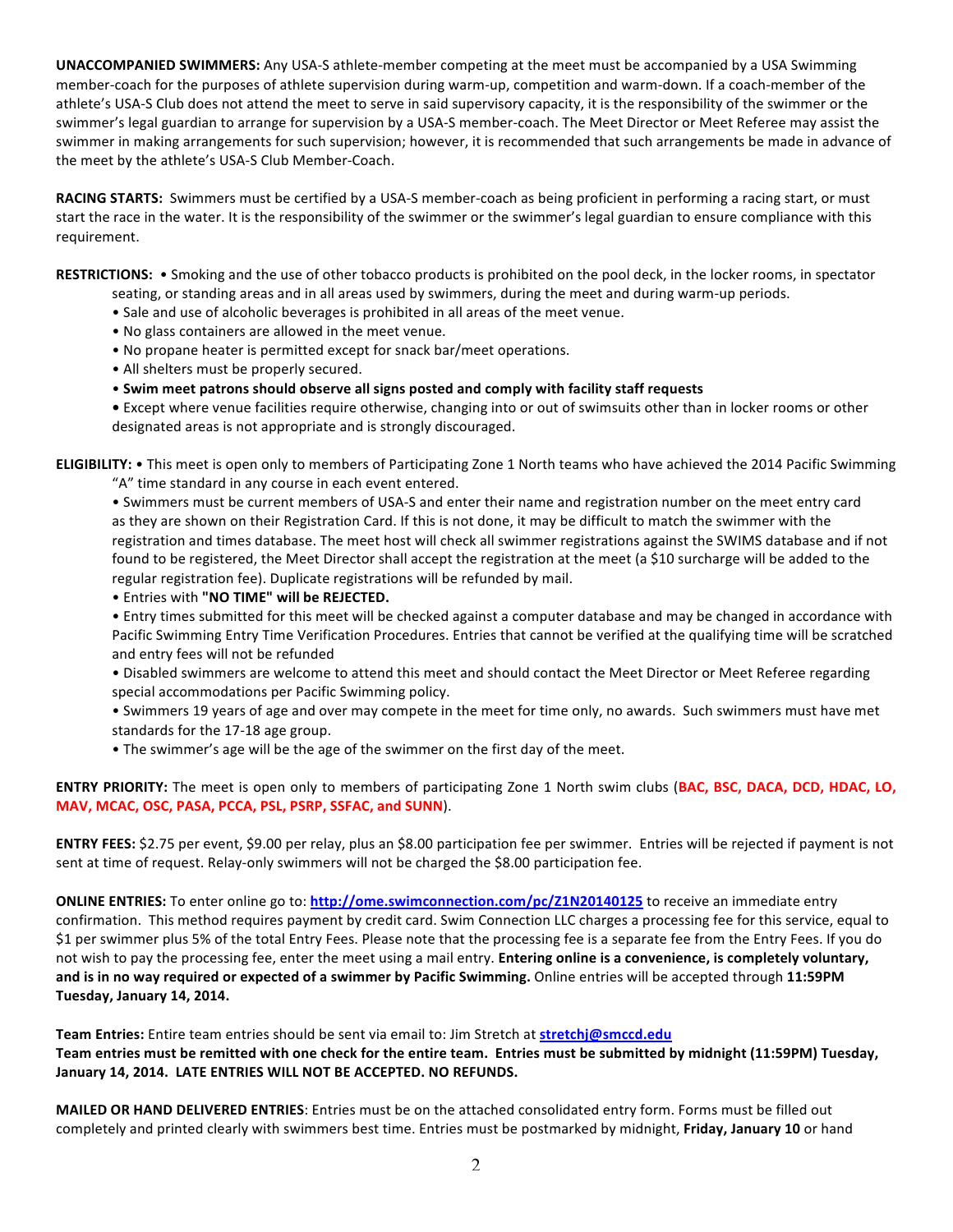delivered by 6:30 p.m. Tuesday, January 14, 2014. No late entries will be accepted. No refunds will be made, except mandatory scratch downs. Requests for confirmation of receipt of entries should include a self-addressed envelope.

**RELAY ENTRIES:** Relay entries and fees are due from teams on the day of the event, at a time to be announced each day. "Relay Only" swimmers must entered by the entry deadlines. Participation fee is not charged for "Relay Only" swimmers. Cards will be provided at the meet for relays.

| Make check payable to: PACIFIC SWIMMING ZONE 1N |                                            |  |  |  |  |
|-------------------------------------------------|--------------------------------------------|--|--|--|--|
| Mail entries to: JIM STRETCH - SMAC             | Hand deliver entries to: JIM STRETCH -SMAC |  |  |  |  |
| 1700 W. HILLSDALE BLVD. BLDG#5                  | 1700 W. HILLSDALE BLVD. BLDG#5             |  |  |  |  |
| SAN MATEO, CA 94402                             | SAN MATEO, CA 94402                        |  |  |  |  |

**CHECK-IN:** All individual events will be pre-seeded. All relays will be deck seeded. Swimmers are not required to check-in.

**SCRATCHES:** Swimmers shall report promptly to the starting blocks when their event/heat is called. Any swimmers not reporting for or competing in an individual timed final event shall NOT be penalized.

**AWARDS:** Ribbons will be awarded to the top sixteen (16) places in individual events and top eight (8) places in relay events. Team champions will be awarded in three divisions, based on the size of the team, following the table below. Ribbons will not be provided for swimmers ages 13 and older. The Ray Taft Award will be awarded to the fastest male 100 backstroke of the meet. Unattached swimmers will not receive awards. Awards will not be mailed; coaches must pick up their team awards and ribbons at the conclusion of the meet on Sunday.

| Division 1 | 1-39 Swimmers  |
|------------|----------------|
| Division 2 | 40-99 Swimmers |
| Division 3 | 100+ Swimmers  |

ADMISSION: Free. A pdf file of the meet program will be provided to all participating teams at least twenty-four hours before the meet.

REFRESHMENTS: No hospitality will be available at the meet. Teams should plan to provide their own hospitality for coaches and volunteers. There will be full snack bar service available. A complimentary lunch will be provided for officials.

**MISCELLANEOUS:** No overnight parking is allowed. Facilities will not be provided after meet hours

MINIMUM OFFICIALS: Teams must follow Zone 1 North rules for providing officials. Each team must provide officials for each session according to the number of swimmers entered in that session, following the table below. Teams that do not provide sufficient officials must provide coaches to act in the place of officials.

| Club swimmers entered in session | Trained and carded officials requested   |
|----------------------------------|------------------------------------------|
| $0 - 24$                         |                                          |
| 25-50                            |                                          |
| 51-75                            |                                          |
| 76-100                           |                                          |
| $101+$                           | 4+ (one for each additional 25 athletes) |

**ZONE 1 NORTH ALL STAR:** This is a selection meet for the Zone 1 North All-Star Team, which will compete in Burlingame (Zone 1N). Swimmers who are selected for the team will be contacted by either the team manager or head coach. Additional selection information will be available at the meet. For more information contact: Dave Kershaw (Manager) at Dacadave13@gmail.com)

## **EVENT SUMMARY:**

| SATURDAY, JANUARY 25 2014 |                                             |              |               | SUNDAY, JANUARY 26, 2014 |               |               |               |               |               |
|---------------------------|---------------------------------------------|--------------|---------------|--------------------------|---------------|---------------|---------------|---------------|---------------|
| 8-UN                      | $9 - 10$<br>$13 - 14$<br>$11 - 12$<br>15-18 |              |               |                          | 8-UN          | $9-10$        | $11 - 12$     | 13-14         | $15 - 0$      |
| 100 IM                    | 100 IM                                      | 100 IM       | 200 IM        | 200 IM                   | <b>25 FL</b>  | <b>50 FL</b>  | <b>50 FL</b>  | <b>100 FL</b> | <b>100 FL</b> |
| <b>25 BR</b>              | <b>50 BR</b>                                | <b>50 BR</b> | <b>100 BR</b> | <b>100 BR</b>            | <b>25 BK</b>  | <b>50 BK</b>  | <b>50 BK</b>  | <b>100 BK</b> | <b>100 BK</b> |
| <b>25 FR</b>              | <b>50 FR</b>                                | <b>50 FR</b> | <b>50 FR</b>  | <b>50 FR</b>             | <b>50 FR</b>  | <b>100 FR</b> | <b>100 FR</b> | <b>100 FR</b> | <b>100 FR</b> |
| 100 FrRel                 | 200 FrRel                                   | 200 FrRel    | 200 FrRel     | 200 FrRel                | <b>200 MR</b> | <b>200 MR</b> | <b>200 MR</b> | <b>200 MR</b> | <b>200 MR</b> |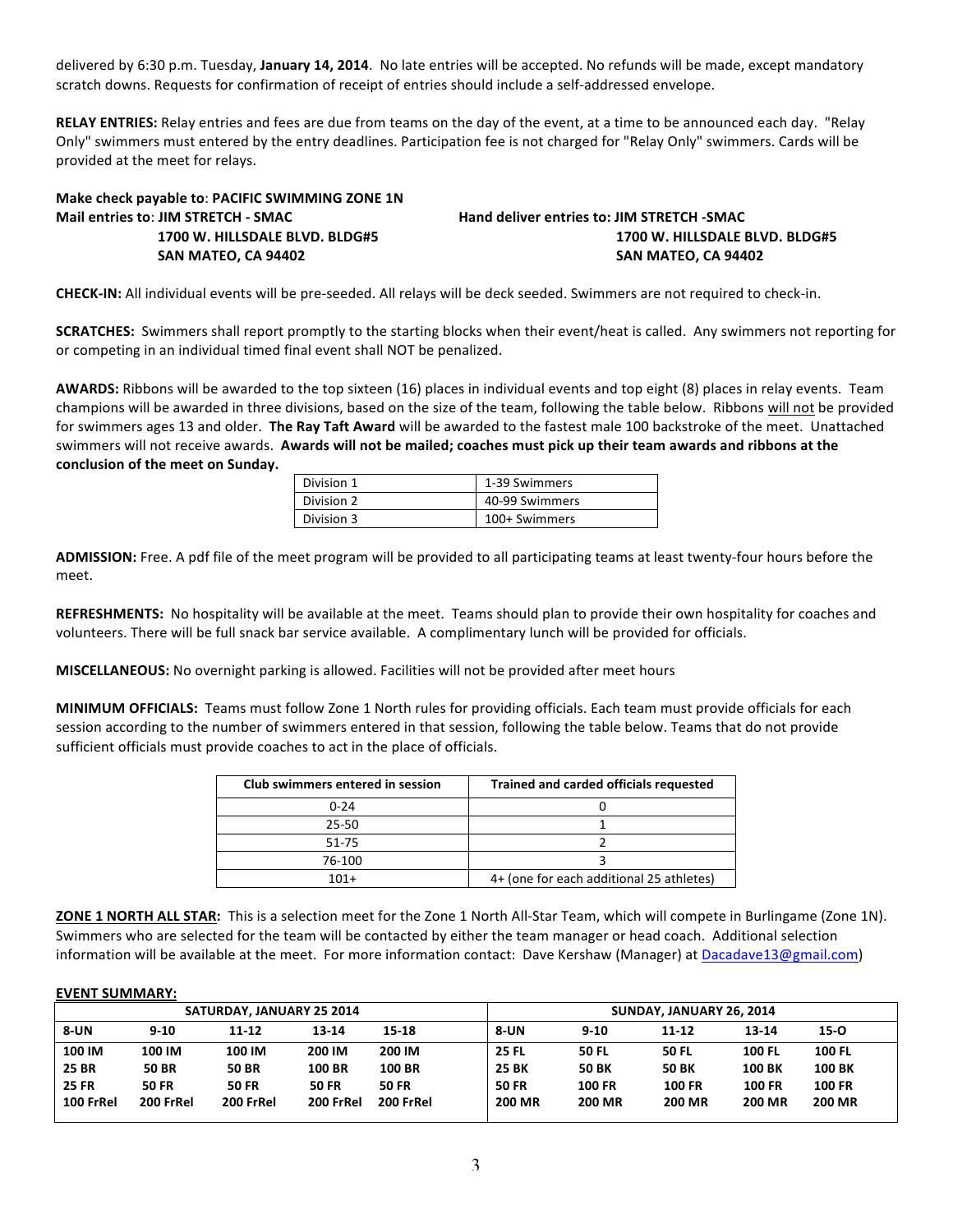| <b>LCM Time</b> | <b>SCY Time</b> | Girls #        | <b>SATURDAY</b>        | Boys #         | <b>SCY Time</b> | <b>LCM Time</b> |
|-----------------|-----------------|----------------|------------------------|----------------|-----------------|-----------------|
| <b>Standard</b> | <b>Standard</b> |                | 01/25/2014             |                | <b>Standard</b> | <b>Standard</b> |
|                 | 1:49.29         | $\mathbf{1}$   | 8 & U 100 IM           | $\overline{2}$ | 1:49.29         |                 |
|                 | 1:28.39         | 3              | $9 - 10100$ IM         | 4              | 1:29.69         |                 |
|                 | 1:17.59         | 5              | $11 - 12$ 100 IM       | 6              | 1:18.29         |                 |
| 2:53.89         | 2:35.29         | $\overline{7}$ | 13-14 200 IM           | 8              | 2:27.99         | 2:45.19         |
| 2:53.89         | 2:35.29         | 9              | 15-16 200 IM           | 10             | 2:24.09         | 2:41.99         |
| 2:53.89         | 2:35.29         | 11             | 17-18 200 IM           | 12             | 2:24.09         | 2:41.99         |
|                 | 25.99           | 13             | 8 & U 25 Breast        | 14             | 25.99           |                 |
| 51.99           | 45.89           | 15             | $9 - 1050$ Breast      | 16             | 47.19           | 53.99           |
| 44.69           | 40.39           | 17             | $11 - 1250$ Breast     | 18             | 41.39           | 46.39           |
| 1:32.89         | 1:22.09         | 19             | 13-14 100 Breast       | 20             | 1:18.09         | 1:28.59         |
| 1:32.89         | 1:22.09         | 21             | 15-16 100 Breast       | 22             | 1:15.99         | 1:24.19         |
| 1:32.89         | 1:22.09         | 23             | 17 - 18 100 Breast     | 24             | 1:15.99         | 1:24.19         |
|                 | 19.49           | 25             | 8 & U 25 Free          | 26             | 19.49           |                 |
| 38.29           | 34.99           | 27             | $9 - 1050$ Free        | 28             | 35.29           | 38.29           |
| 33.79           | 30.79           | 29             | $11 - 1250$ Free       | 30             | 30.59           | 34.19           |
| 32.29           | 28.79           | 31             | $13 - 1450$ Free       | 32             | 27.29           | 30.29           |
| 32.29           | 28.79           | 33             | $15 - 1650$ Free       | 34             | 26.49           | 29.49           |
| 32.29           | 28.79           | 35             | $17 - 1850$ Free       | 36             | 26.49           | 29.49           |
|                 |                 | 37             | 8 & U 100 Free Relay   | 38             |                 |                 |
|                 |                 | 39             | 9-10 200 Free Relay    | 40             |                 |                 |
|                 |                 | 41             | 11-12 200 Free Relay   | 42             |                 |                 |
|                 |                 | 43             | 13-14 200 Free Relay   | 44             |                 |                 |
|                 |                 | 45             | 15-18 200 Free Relay   | 46             |                 |                 |
|                 |                 |                |                        |                |                 |                 |
| <b>LCM Time</b> | <b>SCY Time</b> | Girls #        | <b>SUNDAY</b>          | Boys #         | <b>SCY Time</b> | <b>LCM Time</b> |
| <b>Standard</b> | <b>Standard</b> |                | 01/26/2014             |                | <b>Standard</b> | <b>Standard</b> |
|                 | 22.59           | 47             | 8 & U 25 Fly           | 48             | 22.59           |                 |
| 44.29           | 39.99           | 49             | $9 - 1050$ Fly         | 50             | 39.99           | 45.39           |
| 37.49           | 34.19           | 51             | $11 - 1250$ Fly        | 52             | 34.89           | 38.89           |
| 1:17.89         | 1:10.79         | 53             | $13 - 14$ 100 Fly      | 54             | 1:07.79         | 1:15.59         |
| 1:17.89         | 1:10.79         | 55             | $15 - 16$ 100 Fly      | 56             | 1:04.69         | 1:12.59         |
| 1:17.89         | 1:10.79         | 57             | 17-18 100 Fly          | 58             | 1:04.69         | 1:12.59         |
|                 | 23.49           | 59             | 8 & U 25 Back          | 60             | 25.99           |                 |
| 46.79           | 41.59           | 61             | $9 - 1050$ Back        | 62             | 41.59           | 46.79           |
| 40.69           | 36.29           | 63             | 11-12 50 Back          | 64             | 36.59           | 42.19           |
| 1:23.19         | 1:11.49         | 65             | 13-14 100 Back         | 66             | 1:09.09         | 1:18.79         |
| 1:23.19         | 1:11.39         | 67             | 15-16 100 Back         | 68             | 1:08.59         | 1:16.99         |
| 1:23.19         | 1:11.39         | 69             | 17-18 100 Back         | 70             | 1:08.59         | 1:16.99         |
| 49.99           | 43.99           | 71             | 8 & U 50 Free          | 72             | 43.99           | 49.99           |
| 1:26.39         | 1:17.19         | 73             | $9 - 10100$ Free       | 74             | 1:17.69         | 1:26.39         |
| 1:15.29         | 1:07.29         | 75             | $11 - 12$ 100 Free     | 76             | 1:06.59         | 1:14.79         |
| 1:10.39         | 1:02.69         | 77             | 13-14 100 Free         | 78             | 59.69           | 1:06.39         |
| 1:10.39         | 1:02.69         | 79             | $15 - 16100$ Free      | 80             | 57.29           | 1:03.69         |
| 1:10.39         | 1:02.69         | 81             | 17-18 100 Free         | 82             | 57.29           | 1:03.69         |
|                 |                 | 83             | 8 & U 100 Medley Relay | 84             |                 |                 |
|                 |                 | 85             | 9-10 200 Medley Relay  | 86             |                 |                 |
|                 |                 | 87             | 11-12 200 Medley Relay | 88             |                 |                 |
|                 |                 | 89             | 13-14 200 Medley Relay | 90             |                 |                 |